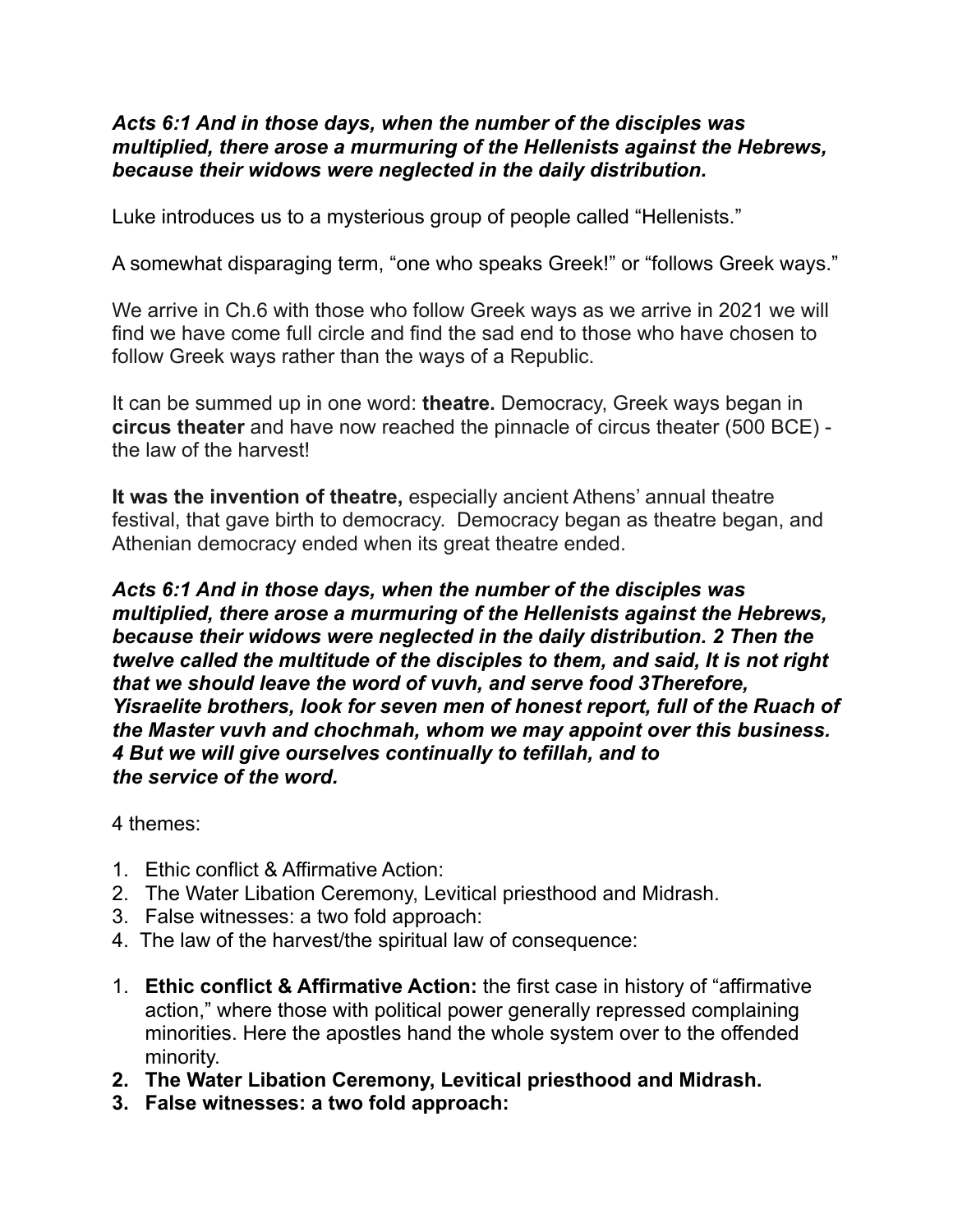- A. in light of NT/OT law vs. grace
- B. 2021 and the tribulation false witness culture sealed and accepted with its ensuing death and destruction established.

4. **The law of the harvest/the spiritual law of consequence:** Be careful: whatever you accuse someone else of falsely you will spend the rest of your life having to defend those accusations yourself! Paul was present as they accused Stephen of, "destroying the law and the changing the customs of Moses!" The very charges that have been levied upon the apostle Paul Vatican Rome and the Papal church system for over 2000 years!

You and I were led to believe false witness testimony for too many years, by merchants of the pulpit!

Greek ways - democracy began when Cleisthenes, an aristocrat, who reformed the Athenian constitution, which had institutionalized four warring tribes power in a way that led to tyranny.

Reforming the Constitution, warring tribes, a redistricted city-state (thats old fashioned for lock downs) and instituting city-state legislature run by lottery that's DOMINION!

*5 And the saying pleased the entire multitude: and they chose Tzephanyah-Stephen, a man full of emunah and the Ruach Hakodesh, and Philip, and Prochoros, and Nikanor, and Timon, and Parmenas, and Nikolaos a Yisraelite of Antioch.6 Who were set before the shlichim: and when they had made tefillah, they laid their hands on them.* 

*7 And the word of vuvh increased; and the number of the disciples multiplied in Yahrushalayim greatly; and a large group of the Kohanim and others from the Yahudite emunah were obedient to the Netsarim emunah.* 

*8 And Tzephanyah, full of emunah and power, did great wonders and nisim among the people.9 Then there arose certain of the synagogue, which is called the Synagogue of the Libertines, and Cyrenians, and Alexandrians, and of them of Cilikia and of Asia Minor, disputing with Stephen-Tzephanyah. 10 And they were not able to resist the wisdom and the Ruach by which he spoke.* 

False witnesses cause the death (martyr) of a believer as they will in the tribulation.

Right now, we live in a society predicated upon the testimony of false witness.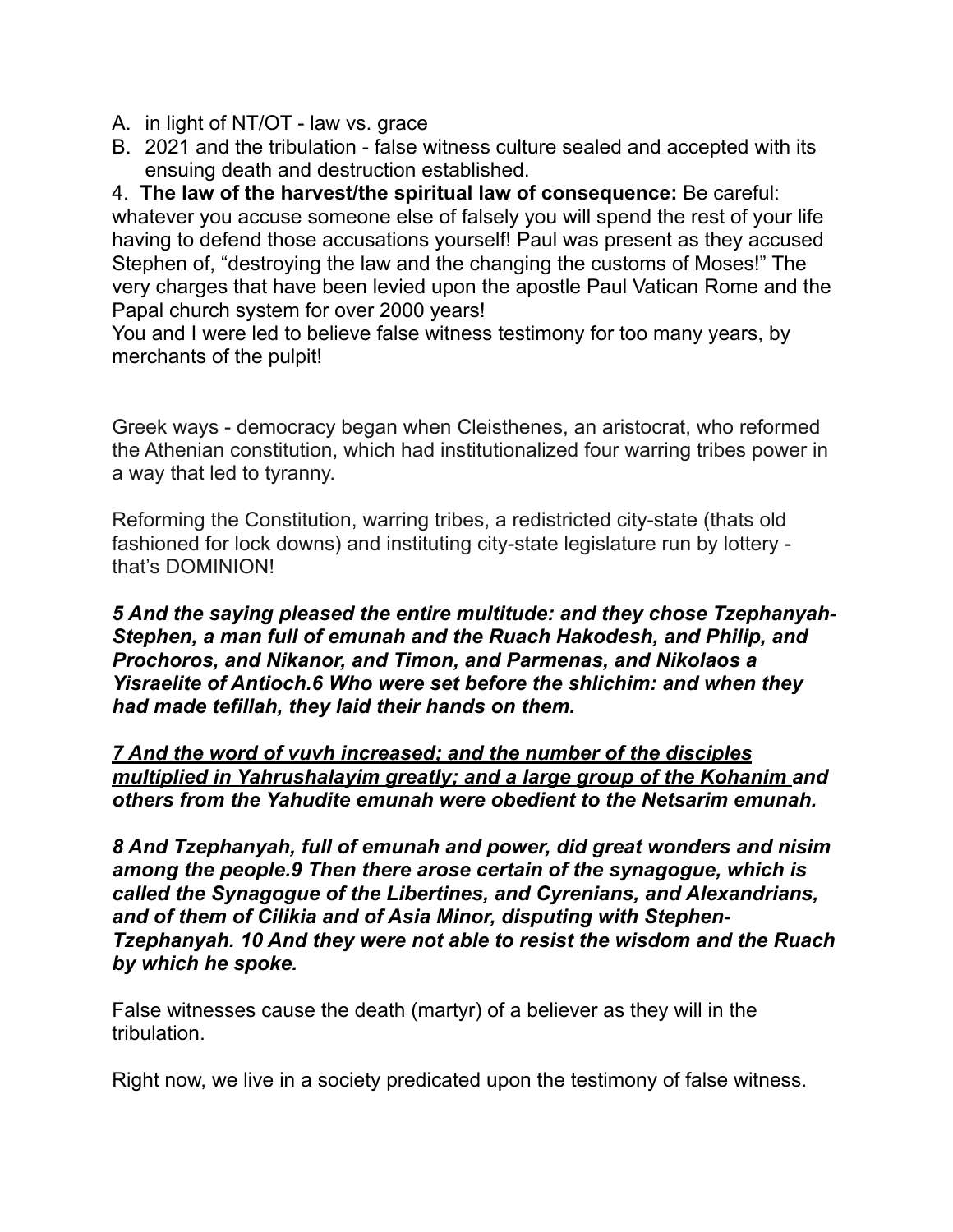Of course we know Stephen actually supported the law of Moses and it's teaching - the torah, especially as it pointed to Yahusha witnessed and verified for us in *7:37: this is that Moses, which said unto the children of Israel, A prophet shall יהוה your elohim raise up unto you of your brethren, like unto me; him shall ye hear. 38 This is he, that was in the church in the wilderness with the angel which spake to him in the mount Sinai, and with our fathers: who received the lively oracles to give unto us:* 

Stephen intends to present his own true witness, not answer someone else's trumped up charges! Pun intended……trumped up charges.

We are living in a time just like the Acts of the Apostles, where there are casualties and the body count rising.

THE WITNESSES ARE FALSE, AND THE WHOLE PROCESS IS RIGGED, AN EXAMPLE OF VIGILANTE JUSTICE AT IT'S WORST.

On the basis of this faulty analysis a whole theory about Christianity has been created, a theory that is now accepted as fact and anyone challenging it with Scripture is charged with being the false witness.

## **So in conclusion: Acts 6:13**

It's actually false witness who say the torah is done away with and the customs of Moses have been changed.

We live in a culture propagated upon theater and false witness testimony and as you can see most travel along it's broad road, not wanting to look at the man behind the curtain!

*11 Then they instigated other men, who said, We have heard him speak blasphemous words against Moshe, and against Elohim. 12 And they stirred up the people, and the elders, and the scribes, and all these came upon him, and caught him, and brought him to the Sanhedrin, 13 And set up false witnesses, who said, This man ceases not to speak blasphemous words against the temple, and the Torah: 14 For we have heard him say, that this Yahusha of Natzeret shall destroy this place, and shall change the ways that Moshe delivered to us.15 And all that sat in the Sanhedrin, looking steadfastly at him, saw his face as if it had been the face of a heavenly malach.* 

Stephen was following a Deuteronomystic view of our history as Israel, following the pattern of four.